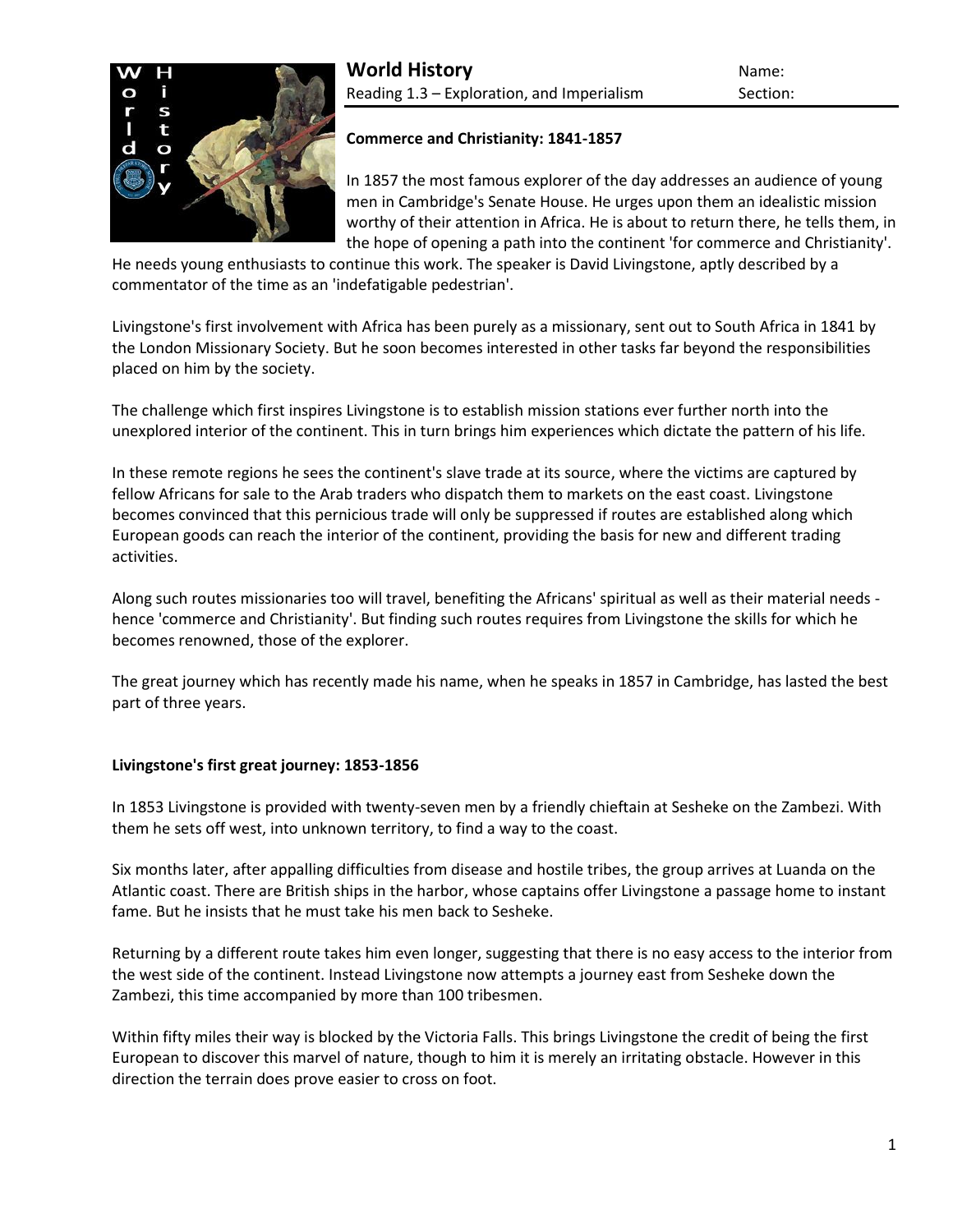Reaching Portuguese Mozambique, Livingstone this time leaves his tribesmen at the coast (he returns two years later to guide them home). He sets sail in 1856 for England. Here he publishes *Missionary Travels* (1857), a dramatic account of his adventures which makes him famous. But by the end of 1858 he is back to Africa.

Over the next fifteen years his adventures form part of an intense search, mainly conducted by British explorers, to discover the sources of the Nile and the Congo among Africa's central cluster of great lakes.

# **Burton, Speke and the Nile: 1857-1876**

The quest to discover the source of the Nile becomes an obsession of the mid-19th century. For it is an extraordinary fact that this great river was at the heart of one of the world's [first civilizations](http://www.historyworld.net/wrldhis/PlainTextHistories.asp?gtrack=pthc&ParagraphID=aqf#aqf) and yet, 5000 years later, no one knows where its enriching waters arrive from.

It is true that the source of one its two branches, the Blue Nile (which merges with the White Nile at Khartoum), is known with some degree of certainty from the 17th century - for its waters flow from Lake Tana in Ethiopia, a civilized area familiar to many visitors. But the White Nile comes from much further south, in impenetrable equatorial regions.

The first serious attempts to explore far up the waters of the White Nile are made from 1839 on the order of [Mohammed Ali,](http://www.historyworld.net/wrldhis/PlainTextHistories.asp?gtrack=pthc&ParagraphID=msc#msc) ruler of Egypt and recent conqueror of the Sudan. His explorers reach a point slightly upstream of Juba, where rising land and tumbling rapids make it impossible to continue any further on the river itself.

A land approach by another route towards the elusive headwaters is clearly required. Such an expedition is planned in 1856 by the Royal Geographical Society in London. Chosen to lead it are two young men, Richard Burton (already famous for the astonishingly bold pilgrimage which he has made in 1853 to Mecca, disguised as a Muslim) and the relatively inexperienced John Hanning Speke.

Burton and Speke arrive in December 1856 in Zanzibar, where they spend six months planning their journey into the interior of Africa. In June 1857 they are ready to set off from the coast at Bagamoyo. At first they are able to follow the well-trodden routes of Arab merchants which bring them by November to Tabora, the longestablished hub of east African trading routes.

Here they are told of three great lakes in the region. To the south is Lake Nyasa (in western terms discovered in the following year by Livingstone, now back in Africa from England). To the west is Lake Tanganyika and to the north Lake Victoria, both about to be discovered by Burton and Speke.

It is a strange concept that Europeans should be described as discovering geographical features on which the local populations were well able to provide them with information. Yet the first description of such places by outsiders does have a real significance.

Travelers returning from remote places to the developed world contribute news of them for the first time to a global pool of ever-developing knowledge. The detailed maps which we now take for granted, and which in the 19th century had many uncharted blank spaces, depend entirely on such second-hand 'discoveries' and on subsequent visits by other explorers to fill in the details.

Burton and Speke first explore westwards, towards Lake Tanganyika, which they reach in February 1858 at Ujiji (the site thirteen years later of Stanley's dramatic meeting with Livingstone - see [Stanley and Livingstone\)](http://www.historyworld.net/wrldhis/PlainTextHistories.asp?historyid=267). When they arrive back in Tabora, Burton is ill. Speke therefore strikes north alone to reach (and name) Lake Victoria.

Speke conceives the hunch, on no firm evidence, that this great stretch of water is probably the source of the White Nile. It could just as well be Lake Tanganyika, and the issue is hotly debated on the return of the explorers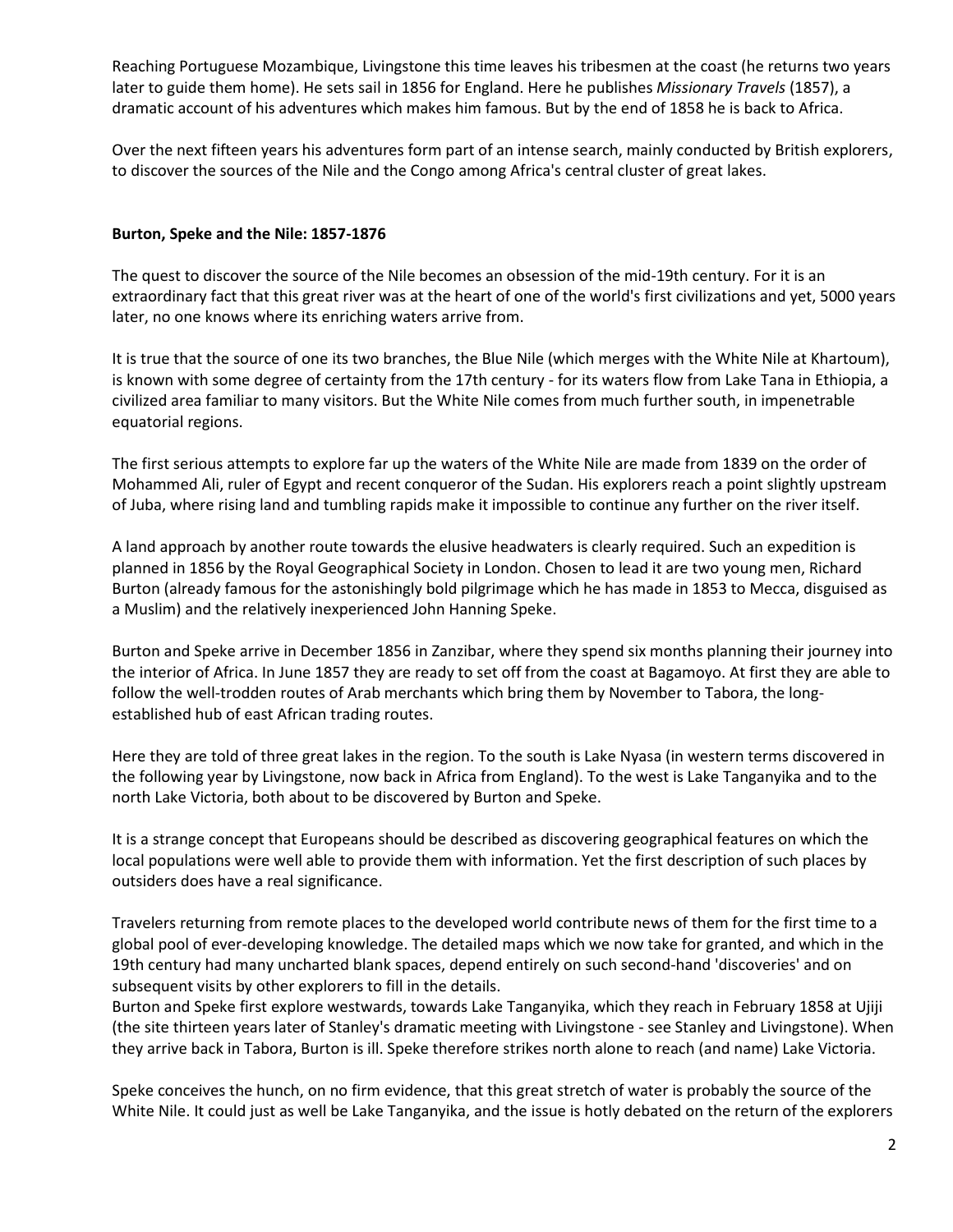to England. The Royal Geographical Society therefore supports another expedition by Speke to try and resolve the matter.

Speke sets off again in 1860 with a new companion, James Grant. (A disgruntled Burton has meanwhile hurried west to inspect and describe the Mormons in their recently established utopia at [Salt Lake City.](http://www.historyworld.net/wrldhis/PlainTextHistories.asp?gtrack=pthc&ParagraphID=nei#nei))

Speke and Grant reach the southern shore of Lake Victoria in 1861 and begin exploring up its western coast. In July 1862 they discover and name the Ripon Falls, over which water tumbles from the northern extremity of the lake towards the distant Mediterranean. With considerable confidence Speke can now maintain that this great lake is indeed the source of the White Nile. But two more pieces of the jigsaw are required to clinch it.

# **Baker, Stanley and the Nile: 1863-1872**

While travelling round Lake Victoria, Speke hears news of another large lake to the northwest. He guesses that the water from the Ripon Falls may reach and flow through this other lake, but he is prevented by a local war from following the course of the river towards it.

On their way north Speke and Grant rejoin the Nile at Konokoro, near Juba. Here, in February 1863, they meet the most eccentric pair of characters of all those involved in the Nile exploration. Samuel Baker and his intrepid Hungarian wife, Florence von Sass, have equipped their own expedition and have travelled upstream from Khartoum with ninety-six attendants in three boats.

Speke and Baker, friends already from earlier encounters, treat each other with exemplary generosity. Speke tells Baker of the reported lake and hands over to him the maps which he has made since leaving Lake Victoria. Baker, forced now by the approaching rapids to take to the land, gives Speke and Grant his three boats for their continuing journey downstream.

Baker and his wife now plunge into two years of extreme danger among hostile tribes from whom their only protection is alliances with unscrupulous Arab slave-traders or powerful local potentates, one of whom even tries to claim Florence as payment for services rendered.

Not until March 1865 are Baker and his wife safely back in Konokoro. But in the interim they have reached the stretch of water which Baker names Lake Albert (thus nominally securing the entire upper reaches of the Nile for the British royal family). Baker has explored far enough round the lake to identify the points at which the water from Lake Victoria both arrives and departs.

The only unsolved question is whether the huge Lake Tanganyika might also contribute to the flow. This is finally answered in 1872, when [Stanley and Livingstone](http://www.historyworld.net/wrldhis/PlainTextHistories.asp?historyid=267) explore the northern shores. They discover that the only river at that point flows into rather than out of Lake Tanganyika.

#### **Livingstone, Stanley and the Congo: 1872-1877**

When Stanley departs for England in March 1872, he leaves Livingstone at Lake Tanganyika - for the veteran explorer is determined to investigate another river system, west of the lake, which he believes must be linked either to the Nile or to the Congo. In August 1872, receiving supplies and men sent from the coast by Stanley, he sets off south to the marshy area round Lake Bangweulu. Here, exhausted by dysentery, he dies in April 1873.

Stanley, devoted to Livingstone after the four months he has spent with him, is also well aware of the Livingstone legend, contact with which has secured his own fame. He decides to continue on his own account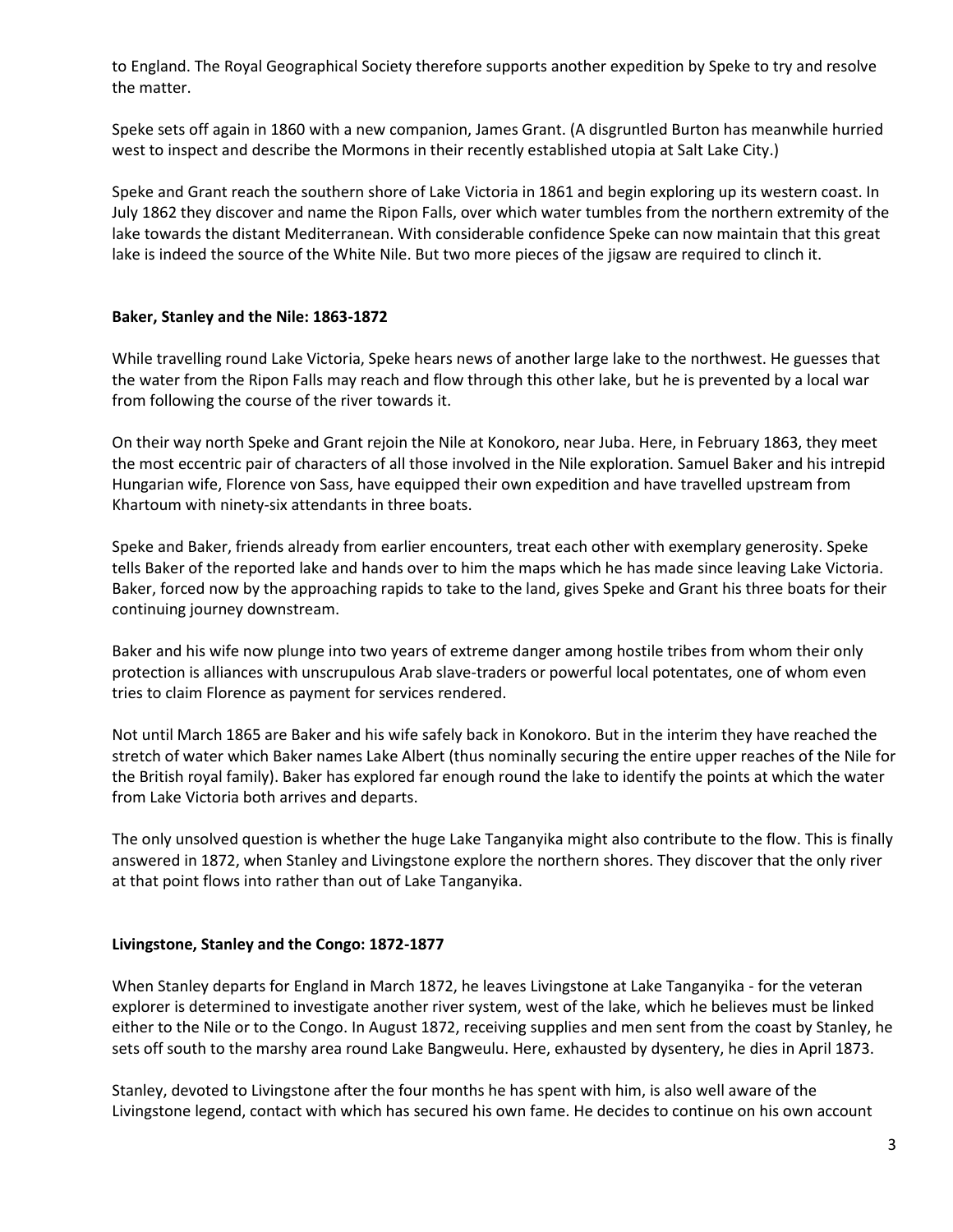the explorer's final quest (see [Stanley and Livingstone\)](http://www.historyworld.net/wrldhis/PlainTextHistories.asp?historyid=267).

Stanley raises support in London for a new expedition to explore the Lualaba, the river whose source Livingstone was hoping to find near Lake Bangweulu. In November 1874 he and his party of three Europeans and about 300 Africans (some of them women and children) set off from the east coast at Bagamoyo and head for Lake Victoria.

They have with them a collapsible boat, the *Lady Alice*, in which Stanley surveys the entire circuit of the shores of Lake Victoria and Lake Tanganyika before moving on further west to the Lualaba. In 1876 he reaches Nyangwe, the furthest point reached by Livingstone in a journey of exploration along the river.

Beyond this is inhospitable territory, of dense rain forest and savage tribes, unreached even by the Arab traders whose routes have long crisscrossed the continent. Stanley presses on till he can launch the *Lady Alice* on the Congo itself, a meandering river often four miles broad. Eventually he reaches a vast basin which he names Stanley Pool (now the site of [Brazzaville](http://www.historyworld.net/wrldhis/PlainTextHistories.asp?gtrack=pthc&ParagraphID=oqh#oqh) on one bank and [Kinshasa](http://www.historyworld.net/wrldhis/PlainTextHistories.asp?gtrack=pthc&ParagraphID=pae#pae) on the other). Beyond this the river plunges down a long series of cataracts, named by Stanley the Livingstone Falls.

Many of Stanley's men drown here. For the last part of his transcontinental journey, from Isangila Falls, he strikes out cross-country. He reaches the estuary of the Congo, at Boma, in August 1877.

It has been the most dramatic and arduous of all the great journeys of African exploration of the previous twenty years. When the remnants of the party reach Boma, more than half the Africans recruited three years previously in Zanzibar are dead. So are Stanley's three European companions.

The cost has been high. But with the Congo charted, the pattern of the great rivers rising in central Africa is now finally clear. And Stanley's achievement turns out to be a pivotal event in the 19th-century European involvement in the continent. This last instalment of the mid-century saga of exploration is also the first chapter of the subsequent 'scramble for Africa'.

# **King Leopold and the Congo: 1875-1878**

For two years it is known around the world that Stanley, if alive, is somewhere in west central Africa. The last news received from him is in 1875, just after he has sailed the *Lady Alice* round Lake Victoria. There is therefore much excitement and curiosity concerning his exploits as an explorer. But only one European ruler sees Stanley's adventure as a prelude to imperialism.

This exception is Leopold II, king of Europe's newest country, the small and relatively insignificant Belgium. At a time when the main imperial powers, Britain and France, are extremely reluctant to take on more commitments, Leopold sees the chance of prestige in a new colonial role.

In September 1876 Leopold invites the world's leading African explorers and experts to a lavish conference in Brussels. He invites them to join him in setting up an International African Association, the purpose of which will be 'to open to civilization the only part of our globe to which it has yet to penetrate'. The king emphasizes in his opening remarks that in this he has no selfish designs. 'No, gentlemen, if Belgium is small, she is happy and satisfied with her lot.'

But in a subsequent letter to the Belgian ambassador in London, he is more frank: 'I do not want to miss a good chance of getting us a slice of this magnificent African cake.'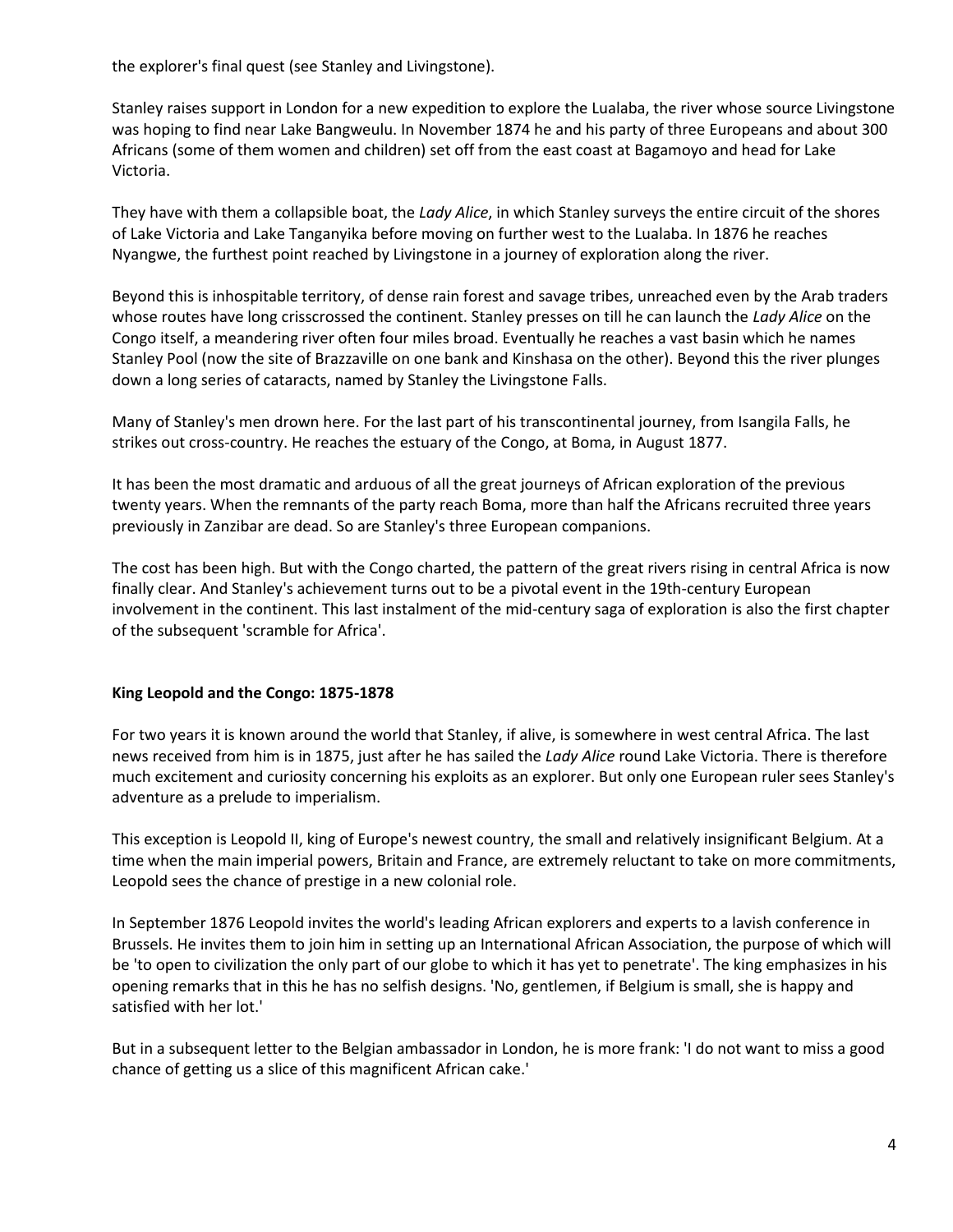Leopold's interest can be taken as the beginning of the scramble for Africa (a phrase coined in 1884). But as yet there is little of a practical nature that he can do. Stanley, the man who will be best equipped to help Leopold realize his ambitious plan, is in September 1876 only just striking west from Lake Tanganyika to reach the [Lualaba](http://www.historyworld.net/wrldhis/PlainTextHistories.asp?gtrack=pthc&ParagraphID=opu#opu) and begin his exploration of the Congo.

A year later, in September 1877, news reaches Europe of Stanley's success. Leopold sends agents to intercept the explorer on his journey back to England. They approach him in January 1878, in the railway station at Marseilles, and invite him to accompany them immediately to Brussels.

Stanley declines the invitation. He is determined that Britain shall benefit from the riches (mainly ivory and rubber) which he has observed in the Congo basin. He spends the next few months - on the crest of a hero's welcome - preaching to politicians, businessmen and philanthropists a renewed version of Livingstone's original message. It is Britain's duty and opportunity to take [commerce and Christianity](http://www.historyworld.net/wrldhis/PlainTextHistories.asp?gtrack=pthc&ParagraphID=ope#ope) into the heart of Africa.

Stanley's clarion call falls on deaf ears. Within six months, in June 1878, he sends a message to Leopold. He is coming to Brussels.

# **The race for Stanley Pool: 1879-1882**

Stanley agrees to work for Leopold for five years. His task is to create a viable link between Boma and Stanley Pool. This lake is the all-important strategic site on the Congo, for Stanley has proved that upstream from here the river is navigable for 1000 miles or more.

The immediate and daunting undertaking is to use tons of explosive to blast roads, bypassing the stretches of river where cataracts make navigation impossible. Along these roads, and on the calm stretches of water, the parts of two steamboats, the *Royal* and the *En Avant*, will be transported - to be assembled in Stanley Pool and then to trade on the upper river. By August 1879 Stanley is back at Boma, ready to begin this mighty labor.

Progress is predictably slow. A year later Stanley has still covered less than half the distance. And he is as yet unaware that a French rival, Pierre Savorgnan de Brazza, has stolen a march on him.

Brazza has spent the years 1875-8 exploring the Ogooué River, north of the Congo in Gabon. Hearing on his return of Stanley's discoveries, and eager to claim the Congo for France, Brazza realizes that he knows a relatively quick and secret route to the great river. With considerable difficulty, he wins French support for a bold plan. Brazza proposes to forestall Stanley at his own strategically placed Stanley Pool.

Brazza starts his journey up the Ogooué late in 1879. By September 1880, with his rival still miles downstream, he is in Stanley Pool introducing himself to the local potentate, King Makoko, ruler of the territory along the north bank of the river. Within days Makoko puts his royal seal on a solemn treaty, placing his kingdom under the protection of France and agreeing to have no dealings with any Europeans other than the French.

With this achieved, Brazza makes his way down the lower Congo to the coast. In doing so he meets Stanley, busy with his laborious roadwork. Brazza mentions nothing to Stanley of his triumph, or of the treaty in his pocket.

Stanley discovers the unpleasant truth in the summer of 1881, when he reaches Stanley Pool. A tricolor is flying over a guard post (on the site of what later becomes Brazzaville) and Stanley finds that he is refused all assistance on the north bank of the river. Even the local markets are closed to him. He has no option but to cross to the south.

Here there is a friendly ruler, Ngaliema. He and Stanley became blood brothers when they met in 1877. After some difficulties Stanley establishes in 1882 a foothold in Ngaliema's kingdom, on a site which he names